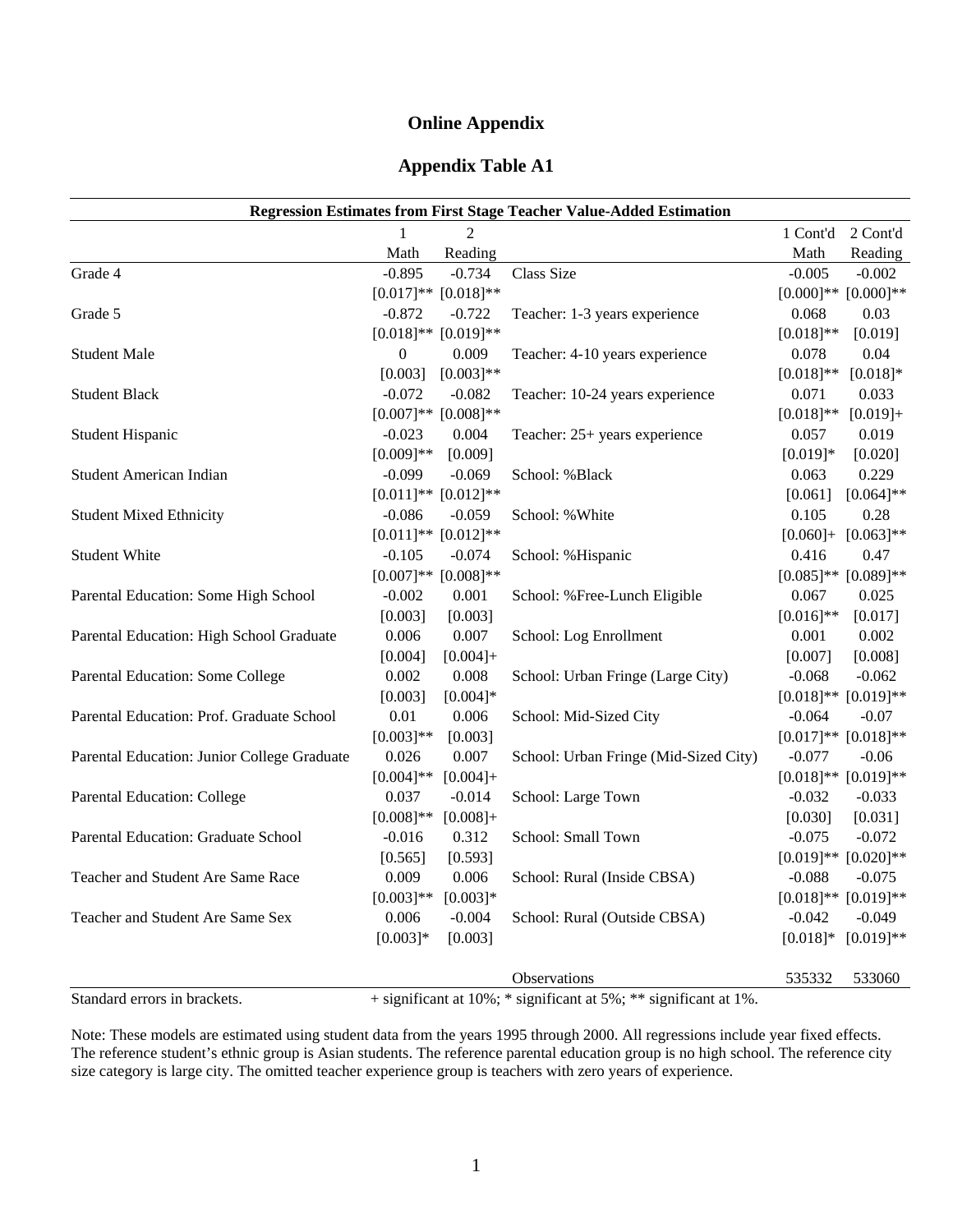|                                                                  | Panel B                     |                                       |                     |                |                                       |                                                                              |
|------------------------------------------------------------------|-----------------------------|---------------------------------------|---------------------|----------------|---------------------------------------|------------------------------------------------------------------------------|
| Selected Summary Statistics by Teacher's Status in Previous Year |                             |                                       |                     |                |                                       | Difference Between<br><b>Selected Characteristics</b><br>of Movers and Peers |
|                                                                  | Same<br>Grade and<br>School | Same<br>School.<br>Different<br>Grade | Different<br>School | New to<br>Data | Same<br>School.<br>Different<br>Grade | Different<br>School                                                          |
| Percentage of All Teachers                                       | 65.82                       | 5.95                                  | 7.38                | 20.85          |                                       |                                                                              |
| Experience                                                       | 14.62                       | 13.05                                 | 11.82               | 6.70           | $-0.008$                              | $-0.272$                                                                     |
|                                                                  | (9.68)                      | (9.16)                                | (9.18)              | (9.28)         | (0.208)                               | (0.186)                                                                      |
| <b>Teacher Exam Score</b>                                        | $-0.02$                     | 0.02                                  | $-0.03$             | 0.05           | 0.018                                 | $-0.012$                                                                     |
|                                                                  | (0.82)                      | (0.79)                                | (0.78)              | (0.70)         | (0.017)                               | (0.015)                                                                      |
| <b>Advanced Degree</b>                                           | 0.23                        | 0.22                                  | 0.21                | 0.15           | 0.007                                 | 0.016                                                                        |
|                                                                  | (0.42)                      | (0.41)                                | (0.41)              | (0.36)         | (0.009)                               | $(0.008)*$                                                                   |
| Regular Licensure                                                | 0.52                        | 0.50                                  | 0.54                | 0.36           | 0.029                                 | 0.05                                                                         |
|                                                                  | (0.50)                      | (0.50)                                | (0.50)              | (0.48)         | $(0.005)$ **                          | $(0.004)$ **                                                                 |
| Certified                                                        | 0.07                        | 0.07                                  | 0.06                | 0.02           | 0.005                                 | 0.003                                                                        |
|                                                                  | (0.25)                      | (0.25)                                | (0.23)              | (0.14)         | (0.006)                               | (0.005)                                                                      |

# **Appendix Table A2**

Panel A: Standard deviations in parentheses.

Panel B: Standard errors in parentheses.  $+$ ,  $*$ , and  $**$  indicate significance of a *t* test that the mean is equal to zero at 10%, 5%, and 1%, respectively.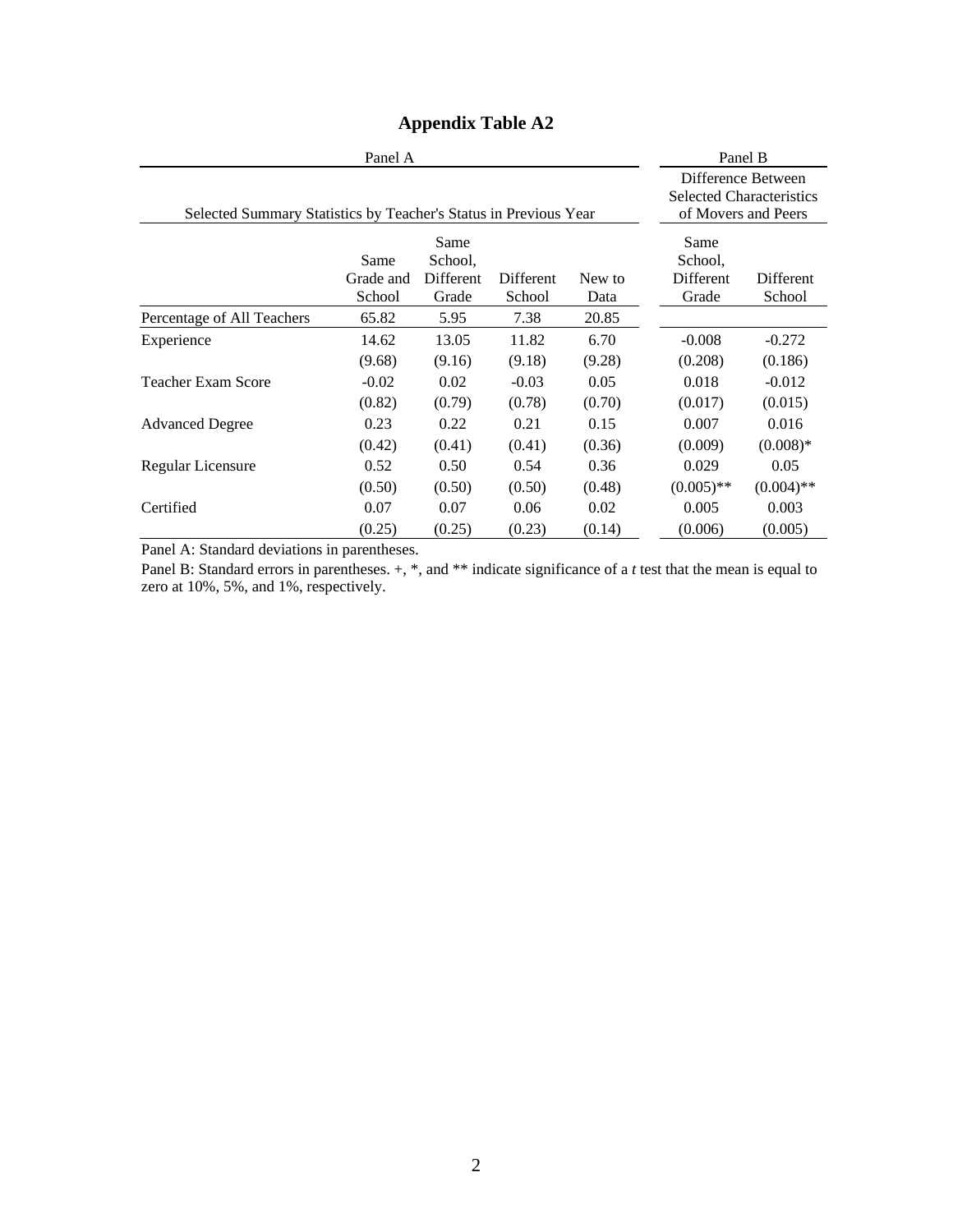# **Appendix Table A3**

| Predictors of Receiving a New Peer                   |                    |                          |                          |                    |                     |                        |                    |                     |                        |  |
|------------------------------------------------------|--------------------|--------------------------|--------------------------|--------------------|---------------------|------------------------|--------------------|---------------------|------------------------|--|
|                                                      | 1                  | $\overline{2}$           | 3                        | 4                  | 5                   | 6                      | 7                  | $\,8\,$             | 9                      |  |
|                                                      | New                |                          |                          | New                |                     |                        | New                |                     |                        |  |
|                                                      | Teacher            |                          |                          | Teacher            |                     |                        | Teacher            |                     |                        |  |
|                                                      | from               |                          |                          | from               |                     |                        | from               |                     |                        |  |
|                                                      | Same               | <b>New</b>               | <b>New</b>               | Same               | <b>New</b>          | <b>New</b>             | Same               | <b>New</b>          | <b>New</b>             |  |
|                                                      | School,            | Teacher,                 | Teacher                  | School,            | Teacher,            | Teacher                | School,            | Teacher,            | Teacher                |  |
|                                                      | Different<br>Grade | Different<br>School      | Not from<br>State Data   | Different<br>Grade | Different<br>School | Not from<br>State Data | Different<br>Grade | Different<br>School | Not from<br>State Data |  |
| Lag Mean Math Test Score Growth                      | $-0.001$           | $-0.01$                  | $-0.01$                  | $-0.001$           | $-0.018$            | $-0.013$               | $-0.013$           | $-0.012$            | $-0.002$               |  |
|                                                      | [0.011]            | [0.010]                  | [0.014]                  | [0.013]            | [0.011]             | [0.016]                | [0.016]            | [0.015]             | [0.018]                |  |
|                                                      | $0.01\,$           | 0.006                    | 0.003                    | 0.009              | 0.012               | 0.009                  | 0.02               | 0.01                | $-0.001$               |  |
| Lag Mean Reading Test Score Growth                   |                    |                          |                          |                    |                     |                        |                    |                     |                        |  |
|                                                      | [0.010]            | [0.010]                  | [0.013]                  | [0.012]            | [0.011]             | [0.016]                | [0.014]            | [0.014]             | [0.017]                |  |
| Lag % teachers: 0 years experience                   | $-0.003$           | 0.029                    | $-0.173$                 | $-0.003$           | 0.03                | $-0.171$               | 0.006              | 0.116               | $-0.165$               |  |
|                                                      | [0.095]            | [0.105]                  | [0.132]                  | [0.095]            | [0.105]             | [0.132]                | [0.107]            | [0.116]             | [0.147]                |  |
| Lag % teachers: 1 to 3 years experience              | 0.051              | $-0.01$                  | $-0.23$                  | 0.051              | $-0.009$            | $-0.228$               | 0.072              | 0.074               | $-0.21$                |  |
|                                                      | [0.086]            | [0.097]                  | $[0.120]+$               | [0.086]            | [0.097]             | $[0.120]+$             | [0.095]            | [0.103]             | [0.128]                |  |
| Lag % teachers: 4 to 9 years experience              | 0.052              | $-0.021$                 | $-0.201$                 | 0.052              | $-0.02$             | $-0.199$               | 0.066              | 0.065               | $-0.203$               |  |
|                                                      | [0.086]            | [0.095]                  | $[0.119]+$               | [0.086]            | [0.095]             | $[0.119]+$             | [0.094]            | [0.100]             | [0.127]                |  |
| Lag % teachers: 10 to 24 years experience            | 0.053              | $-0.046$                 | $-0.262$                 | 0.053              | $-0.046$            | $-0.26$                | 0.05               | 0.023               | $-0.269$               |  |
|                                                      | [0.085]            | [0.095]                  | $[0.121]$ *              | [0.085]            | [0.095]             | $[0.120]$ *            | [0.094]            | [0.101]             | $[0.128]$ *            |  |
| Lag % teachers: 24+ years experience                 | 0.105              | $-0.028$                 | $-0.245$                 | 0.105              | $-0.027$            | $-0.243$               | 0.118              | 0.045               | $-0.235$               |  |
|                                                      | [0.088]            | [0.098]                  | $[0.121]$ *              | [0.088]            | [0.098]             | $[0.121]$ *            | [0.096]            | [0.105]             | $[0.128]+$             |  |
| Lag Average Math Test Score                          |                    |                          | $\overline{\phantom{0}}$ | 0.001              | $-0.012$            | $-0.012$               | $-0.003$           | $-0.01$             | $-0.004$               |  |
|                                                      |                    |                          | $\overline{\phantom{0}}$ | [0.012]            | [0.011]             | [0.014]                | [0.014]            | [0.013]             | [0.016]                |  |
| Lag Average Reading Test Score                       |                    |                          |                          | $-0.001$           | 0.014               | 0.005                  | 0.004              | 0.012               | 0.002                  |  |
|                                                      |                    |                          |                          | [0.012]            | [0.011]             | [0.014]                | [0.014]            | [0.014]             | [0.016]                |  |
| Lag Mean Teacher Value-Added Math                    |                    |                          |                          |                    |                     |                        | $-0.013$           | $-0.016$            | $-0.041$               |  |
|                                                      |                    |                          |                          |                    |                     |                        | [0.022]            | [0.021]             | [0.027]                |  |
| Lag Mean Teacher Value-Added Reading                 |                    | $\overline{\phantom{0}}$ | $\overline{\phantom{0}}$ |                    |                     |                        | 0.003              | $-0.027$            | $-0.001$               |  |
|                                                      |                    |                          |                          |                    |                     |                        | [0.033]            | [0.025]             | [0.035]                |  |
|                                                      |                    |                          |                          |                    |                     |                        |                    |                     |                        |  |
| Observations                                         | 19550              | 19550                    | 19550                    | 19550              | 19550               | 19550                  | 12466              | 12466               | 12466                  |  |
| $R$ -squared                                         | 0.6                | 0.63                     | 0.68                     | 0.6                | 0.63                | 0.68                   | 0.6                | 0.62                | 0.68                   |  |
| $\sim$ $\sim$ $\sim$<br>$\mathbf{1}$<br>$\mathbf{r}$ |                    |                          |                          |                    |                     |                        |                    |                     |                        |  |

Robust standard errors in brackets.

+ Significant at 10%; \* significant at 5%; \*\* significant at 1%.

Includes grade fixed effects and school by year fixed effects.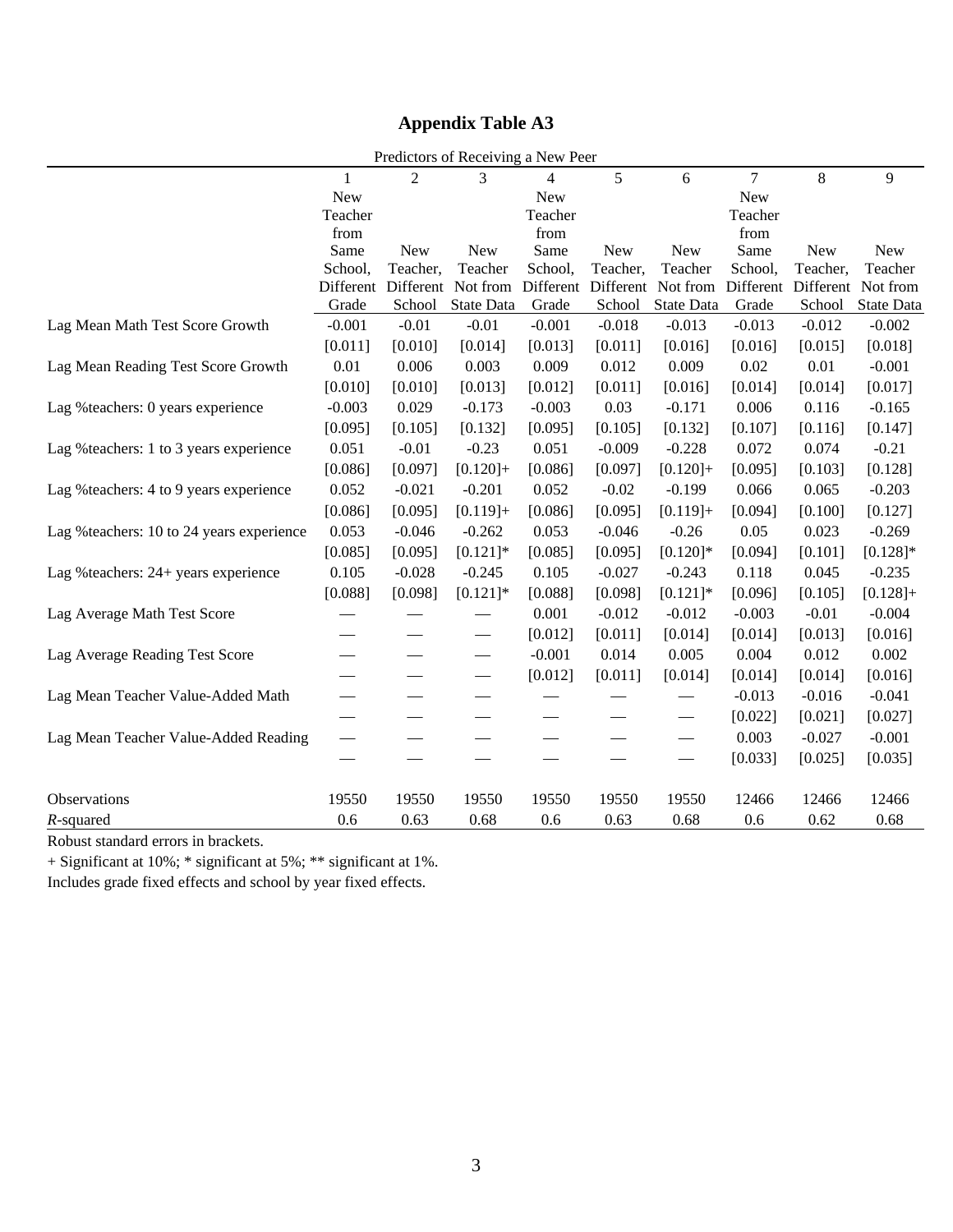|                                      |              |                                     |               | <b>Interaction of Peer Quality and Own Characteristics</b> |                                        |                               |              |               |  |
|--------------------------------------|--------------|-------------------------------------|---------------|------------------------------------------------------------|----------------------------------------|-------------------------------|--------------|---------------|--|
|                                      |              | Dependent Variable: Math Test Score |               |                                                            | Dependent Variable: Reading Test Score |                               |              |               |  |
|                                      | $\mathbf{1}$ | $\overline{2}$                      | 3             | 4                                                          | 5                                      | 6                             | 7            | 8             |  |
|                                      | <b>OLS</b>   | <b>OLS</b>                          | <b>OLS</b>    | <b>OLS</b>                                                 | <b>OLS</b>                             | <b>OLS</b>                    | <b>OLS</b>   | <b>OLS</b>    |  |
| Peer Effect                          | 0.0599       | 0.0205                              | 0.0376        | 0.0354                                                     | 0.063                                  | 0.0198                        | 0.0376       | 0.0163        |  |
|                                      | $[0.0283]$ * | $[0.0069]**$                        | $[0.0059]$ ** | $[0.0067]**$                                               | $[0.0249]*$                            | $[0.0078]*$                   | $[0.0059]**$ | $[0.0063]$ ** |  |
| Peer Effect*Experience 1 to 3        | $-0.003$     |                                     |               |                                                            | $-0.0412$                              |                               |              |               |  |
|                                      | [0.0273]     |                                     |               |                                                            | [0.0254]                               |                               |              |               |  |
| Peer Effect*Experience 4 to 9        | $-0.0077$    | $\overline{\phantom{0}}$            |               |                                                            | $-0.039$                               |                               |              |               |  |
|                                      | [0.0294]     |                                     |               |                                                            | [0.0264]                               |                               |              |               |  |
| Peer Effect*Experience 10 to 24      | $-0.0361$    |                                     |               |                                                            | $-0.0384$                              |                               |              |               |  |
|                                      | [0.0293]     | $\overline{\phantom{0}}$            |               |                                                            | [0.0257]                               |                               |              |               |  |
| Peer Effect*Experience 25+           | $-0.016$     |                                     |               |                                                            | $-0.0278$                              |                               |              |               |  |
|                                      | [0.0310]     |                                     |               |                                                            | [0.0272]                               |                               |              |               |  |
| Peer Effect*Regular Licensure        |              | 0.0323                              |               |                                                            |                                        | 0.0167                        |              |               |  |
|                                      |              | $[0.0074]$ **                       |               |                                                            | $\overbrace{\phantom{13333}}$          | $[0.0086]+$                   |              |               |  |
| Peer Effect*Certified                |              |                                     | 0.0129        |                                                            |                                        |                               | 0.0189       |               |  |
|                                      |              |                                     | [0.0143]      |                                                            |                                        | $\overbrace{\phantom{13333}}$ | [0.0183]     |               |  |
| Best Teacher <sup>a</sup>            |              |                                     |               | $-0.0067$                                                  |                                        |                               |              | $-0.0066$     |  |
|                                      |              |                                     |               | [0.0049]                                                   |                                        |                               |              | [0.0046]      |  |
| Worst Teacher <sup>a</sup>           |              |                                     |               | 0.0002                                                     |                                        |                               |              | 0.0136        |  |
|                                      |              |                                     |               | [0.0049]                                                   |                                        |                               |              | $[0.0046]$ ** |  |
| $Prob(Worst = Best)$                 |              |                                     |               | .27                                                        |                                        |                               |              | .03           |  |
| $Prob(TFX(exp >10) = (TFX(exp >10))$ | 0.08         |                                     |               |                                                            | .21                                    |                               |              |               |  |
| <b>Teacher-School Effects</b>        | <b>YES</b>   | <b>YES</b>                          | <b>YES</b>    | <b>YES</b>                                                 | <b>YES</b>                             | <b>YES</b>                    | <b>YES</b>   | <b>YES</b>    |  |
| School-Year Effects                  | <b>YES</b>   | <b>YES</b>                          | <b>YES</b>    | <b>YES</b>                                                 | <b>YES</b>                             | <b>YES</b>                    | <b>YES</b>   | <b>YES</b>    |  |
| Observations                         | 684752       | 684752                              | 684752        | 684752                                                     | 679230                                 | 679230                        | 679230       | 679230        |  |

**Appendix Table A4** 

Robust standard errors clustered by school-teacher in brackets.

+ Significant at 10%; \* significant at 5%; \*\* significant at 1%.

Note: Estimated using data from 2001 to 2006. The variable "peer effect" is the mean estimated value-added of a teacher's peers (all other teachers at the same school in the same grade during the same year). All models include indicator variables for the gender and racial matches between the teacher and the students, class size, student demographic control variables, teacher experience, indicators for missing estimated value-added, the proportion of peers with no estimated value-added, and year-by-grade fixed effects. The omitted teacher experience group is teachers with zero years of experience.

a. Best Teacher and Worst Teacher are indicator variables that take the value of one if the teacher has the highest or lowest estimated value-added among her peers, respectively, and zero otherwise.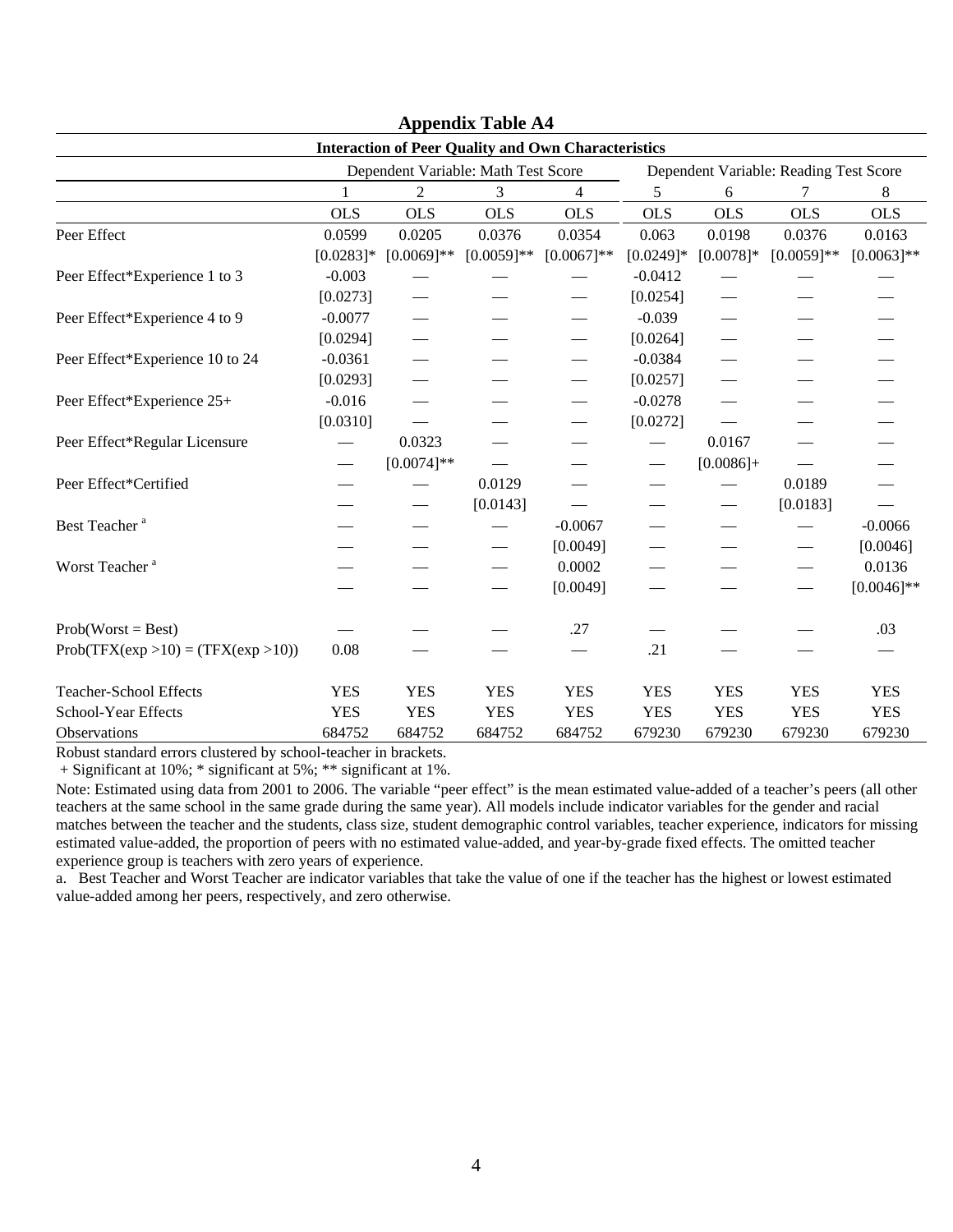#### **Appendix Note 1:** Estimating Teacher Fixed Effects

1

There are several specifications used in the literature to estimate teacher value-added [e.g. Aaronson et. al. 2007, Rockoff 2004, Hanushek, Kain, and Rivkin 2005, Jacob and Lefgren 2008]; however, the predictive power of estimated teacher fixed effects are generally robust to the chosen specification [Kane and Staiger (2008)]. We estimate teacher fixed effects using the adjusted test score growth model described in Section II. Specifically, teacher effectiveness comes from estimation of equation [3] using data from 1995 through 2000.

[3] 
$$
A_{ii} = \hat{\delta} A_{ii-1} + \phi X_{ii} + \zeta Z_{st} + \eta W_{ji} + \theta_j + \xi_{gt} + \varepsilon_{ijgst}.
$$

All variables are defined as before, with the addition of  $\theta$ , which is the effect of teacher *j*.  $\hat{\delta}$  is the coefficient on lagged test scores in a test score growth model obtained from a 2SLS regression using the second lag of test scores as an instrument for lagged test scores. Because we use the first year of data to compute test score growth for 1996, the actual estimation sample used spans the years 1996 through 2000. Because we need estimates of teacher value-added that can be comparable across schools, grades, and classes, we do *not* include school or student fixed effects but rather include a set of demographic controls for the students and schools.<sup>1</sup>

Researchers have pointed out that there is substantial measurement error in test scores such that the coefficient on lagged test score would be downward biased.<sup>2</sup> Under the assumption that measurement errors in test scores are not correlated over time, many researchers have used the second lag of test scores as an instrument for the lagged test score [as proposed in Anderson and Hsiao (1981) and Todd and Wolpin (2003)]. One downside of this approach is that it requires several years of data for each student and is impractical to implement in models that include large vectors of three fixed factors. We propose a method that builds on this solution but allows one to use more of the available data. The basic idea is that if using the second lag of test scores as an instrument for the lagged test score results in a consistent estimate of  $\delta$ , then one can use this estimate to adjust the test score growth outcome variable for the full sample and obtain consistent estimates on the coefficient for other characteristics that may be correlated with lagged test scores. We present a proof of this below.

This is implemented by first estimating the instrumental variables regressions on the full sample, where the second lag of test scores is used as an instrument for the first lag of test scores. The consistent estimates of the coefficient on lagged test scores is therefore estimated *in sample*. Because this can be estimated only for students with two lags of test scores, this 2SLS model uses only grade 5 outcomes. We then estimate the sample analog of equation [4]

<sup>&</sup>lt;sup>1</sup> Specifications that include student or school fixed effects identify teacher value-added based on within-school or within-student variation. If teachers are very different across schools, then much of the variation in teacher quality (i.e., the cross-school variation) will be absorbed by the school fixed effect, making estimated effects across schools impossible to compare. Including student fixed effects further exacerbates this problem by allowing only comparisons of teachers who teach the same groups of students. If those teachers who teach the gifted and talented students are of different average quality from those who teach the regular students, the estimated teacher valueadded can be used only to compare teachers who share the same students, so that comparing teachers who teach different students (even within the same school) may be misguided.

 $2^2$  This is the same as saying that there is attenuation bias on the coefficient of lagged test scores in [3] due to measurement error in test scores. If lagged test scores are correlated with other covariates (very likely), this will bias the coefficients for all covariates.